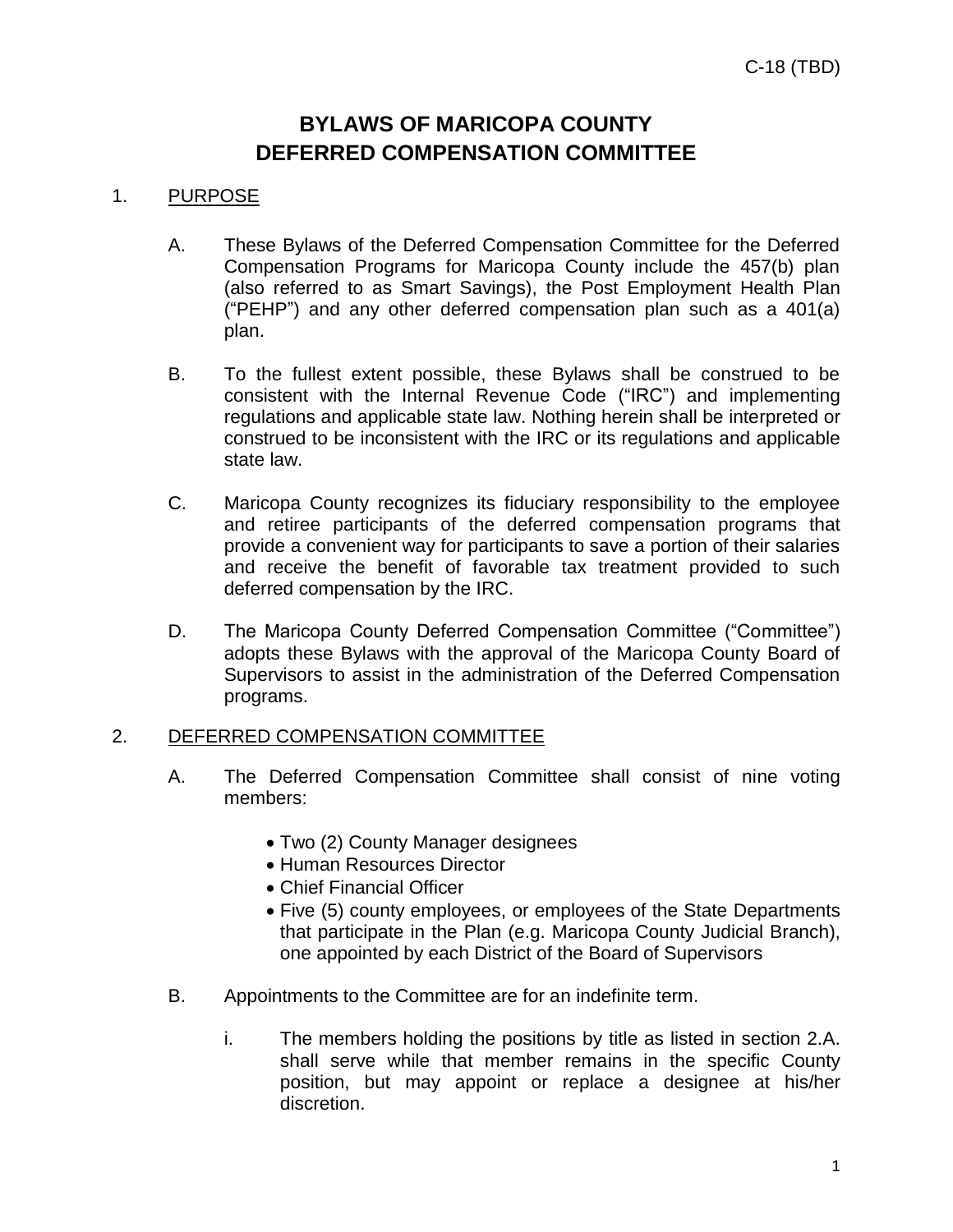- ii. A member appointed by a Supervisor shall serve until the Supervisor appoints a replacement member.
- iii. The Supervisors and individuals holding the positions listed in section 2.A. may appoint an alternate member to attend meetings in the event that the regular member is unavailable. The alternate member shall vote only if the regular member for whom he or she is the alternate is not present at a meeting.
- C. All appointees to the Committee shall be participants in the 457(b) Deferred Compensation Plan ("Plan").
- D. No member of the Committee shall be entitled to vote on decisions personal to his/her own participation in the Plan, or any decision where there is an apparent conflict of interest.
- E. Designees and alternates must be a member of and remain in the office or department of the appointing officer, except that the County Manager may appoint any County employee as a designee or alternate.
- F. A member who fails to faithfully perform the duties of a Committee member may be removed from the Committee by a majority vote of the members. This section does not apply to members who serve on the Committee by virtue of holding the positions listed in section 2.A..
- G. The Committee shall select a Chair and a Vice Chair to serve two-year terms. The Chair and Vice Chair may serve multiple two-year terms.
- H. The Committee may select one retiree member of the Committee who is a participant of the Plan. The retiree shall be a non-voting member of the Committee.
- I. The Committee may select, hire or contract with a Deferred Compensation Program Administrator who among other responsibilities shall serve as Executive Director of the Deferred Compensation Committee and be a nonvoting member of the Committee.

## 3. ROLES AND RESPONSIBILITIES OF DEFERRED COMPENSATION COMMITTEE VOTING MEMBERS

A. Pursuant to the Maricopa County Deferred Compensation Plan, the Maricopa County Board of Supervisors delegates to the Committee all duties and powers contained in the Plan Document, as amended. The Committee is a Plan fiduciary with the responsibility and discretionary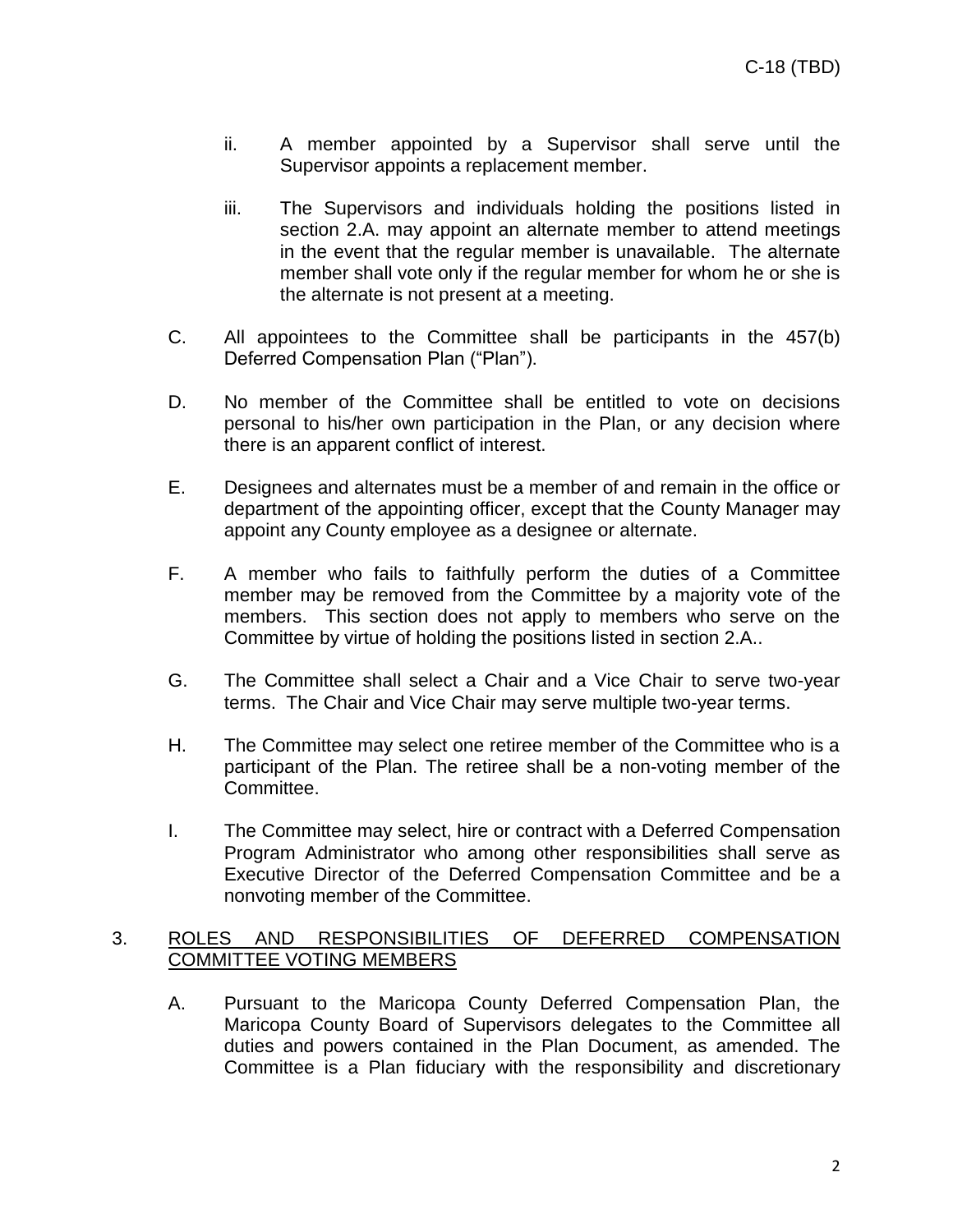authority for interpreting the terms of the Plan, and for administering the Plan in accordance with its terms.

- B. The Committee shall be bound by the powers, responsibilities and duties contained in the Plan Document, the Investment Policy Statement and these Bylaws. The Committee is also responsible for all information and reports required by applicable law, except to the extent responsibility for administration of the Plan is expressly assigned to another person (the "Plan Administrator").
- C. The Committee shall have the authority to contract, subject to Board of Supervisors approval, with Plan providers or administrators, investment managers, or other individuals and private firms for services related to the Plan.
- D. The Committee Chair shall preside over the meetings, prepare agendas and execute all documents on behalf of the Committee.

## 4. COMMITTEE MEETINGS, AGENDAS, QUORUM, AND VOTING

- A. The Committee shall hold regular meetings at least quarterly. Additional meetings may be held as needed. Committee meetings are subject to the Arizona Open Meetings Law.
- B. The agenda for each meeting shall set forth the date, time, and place the meeting will be held. The agenda shall be posted in a public place not less than 24 hours in advance of the meeting. The Committee shall maintain written minutes of its meetings. The Committee may hold special meetings at the call of the Chair and upon such notice as is required by law.
- C. No action or discussion shall be undertaken on any item not appearing on the posted agenda except that members of the Committee may briefly respond to statements made or questions posed by persons exercising their public comment rights or to ask a question for clarification, refer the matter to staff or to other resources for factual information, or request staff to report back at a subsequent meeting concerning any matter.
- D. A majority of all voting members of the Committee constitute a quorum and have the power to act for the entire Committee. All actions taken shall be majority vote of the voting members attending a meeting.
- E. Attendance by Committee members at quarterly and special meetings is considered an important fiduciary responsibility. A Committee member missing two consecutive meetings without good cause may be replaced on the Committee. A Committee member who over any two-year period averages less than 60% attendance at quarterly and special meetings,